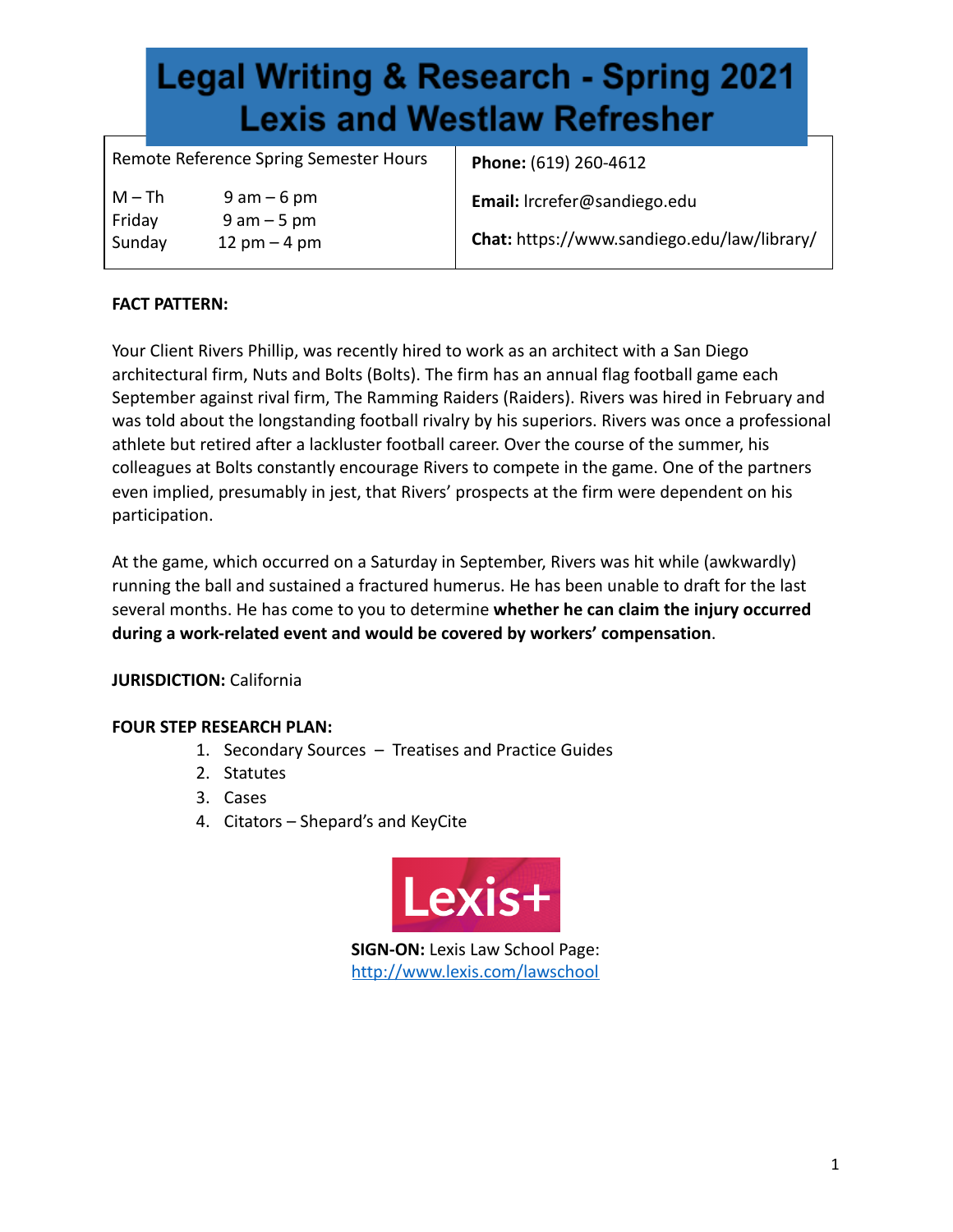### **STEP 1: USING SECONDARY SOURCES TO UNDERSTAND TOPIC**

- 1. Type: **workers' compensation for recreational sports** and hit search
- 2. Narrow by **Secondary Materials**
- 3. Narrow by Category to **Treatises** (or select multiple categories)
- 4. Narrow by Jurisdiction to **California**
- 5. Click result #5 **California Workers' Compensation Law § 10.03** 
	- a. Click on Table of Contents and expand § 10.03 to reveal **[6] Recreational, Athletic and Social Activities** and click on it **OR**  scroll down to that heading in the text – **[6] Recreational, Athletic and Social Activities**
- 6. Learn more about the elements at issue in your fact pattern "reasonable expectancy" and "objective reasonableness."
- 7. Note important statutory sections and cases
	- a. Cal. Lab. Code, 3600(a)(9)
	- b. Ezzy v. Workers' Comp. Appeals Bd. (1983); State Farm Fire & Casualty Co. v. Workers' Comp. Appeals Bd. (Felts) (1981); United Parcel Service, Inc. v. Industrial Acc. Com. (Byington) (1959)

### **STEP 2: STATUTES**

- 1. Review statutes from Step 1(7): **Cal. Lab. Code § 3600(a)(9)** 
	- a. Note the currency listed at the top of the page
	- b. Review the Notes to Decisions in section 34 Recreational Activity
- 2. You can also search statutes by natural language, but it is usually not efficient. To view natural language search, return to your search for: **workers' compensation for recreational sports** 
	- a. Select the drop-down Category for **Statutes and Legislation**
	- b. Narrow by Category to **Codes**
	- c. Narrow by Jurisdiction to **California**
- 3. As a third option, you can try a terms and connectors (Boolean) search
	- a. In the main search box type in the following: **recreat! or sport! or athlet! "workers' compensation"**
	- b. Select the drop-down Category for **Statutes and Legislation**
	- c. Narrow by Category to **Codes**
	- d. Narrow by Jurisdiction to **California**

### **STEP 3: CASES**

- 1. Review all important cases from Step 1(7) and Step 2(1)(b), starting with **Ezzy v. Workers' Comp. Appeals Bd.** , 194 Cal. Rptr. 90 (1983).
- 2. To find more cases like Ezzy, or cases that have applied the rule in Ezzy, use **LexisNexis Headnotes** and select the headnote that is most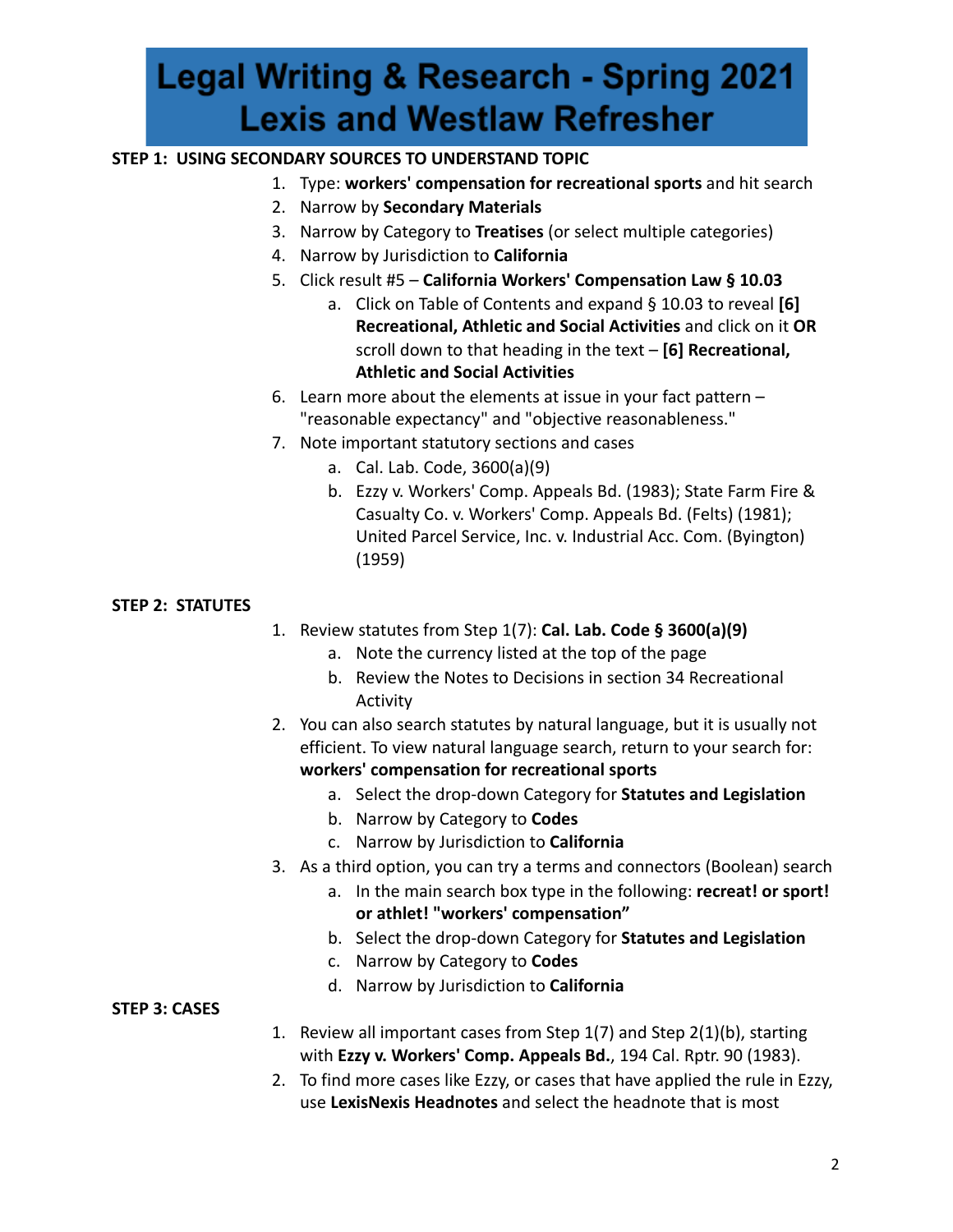relevant for your issue (e.g. HN 3) using **Get documents** (in menus to the right of HN 3).

- a. Narrow by Court to **California**
- b. If there are still too many cases narrow further by using **Search within Results** on the left (e.g. type *sport* )
- 3. To find even more cases you can use **LexisNexis Headnotes More like this Headnote** , the **LexisNexis Headnotes - Shepardize - Narrow by this Headnote** , and the **Legal Issue Trail** .
- 4. Searching for more cases
	- a. You can also search cases by **natural language** .
		- ●Return to your search for: **workers' compensation for recreational sports**
		- ●**Cases** is the default Category
		- ●Narrow by Court to **California**
		- ●You could narrow within results or browse and read the brief descriptions of the results, but you will not find Ezzy
		- Be cautious using natural language search for cases, as it is not always the best option
	- b. You may want to try a **terms and connectors (Boolean)** search
		- ●In the main search box type in the following: **recreat! or sport! or athlet! "workers' compensation"**
		- ●**Cases** is the default Category
		- ●Narrow by Jurisdiction to **California**
		- Ezzy is listed due to change in search terms result #10.

### **STEP 4: SHEPARDIZE TO VALIDATE YOUR RESEARCH AND ENSURE GOOD LAW**

- 1. Return to **Ezzy** case
- 2. Note the Shepard's preview on the right side of the page
- 3. Click on **Shepardize this document**
- 4. Note any Appellate History, then click on **Citing Decisions**
- 5. In this instance, we have one case that has distinguished itself from Ezzy: Childers v. Shasta Livestock Auction Yard, 235 Cal. Rptr. 641
	- a. Review **Childers** to understand why it doesn't use the **Ezzy** test
	- b. Return to the Shepard's report and use the facets on the left to limit by **Treatment** , **Jurisdiction** or by **Headnote**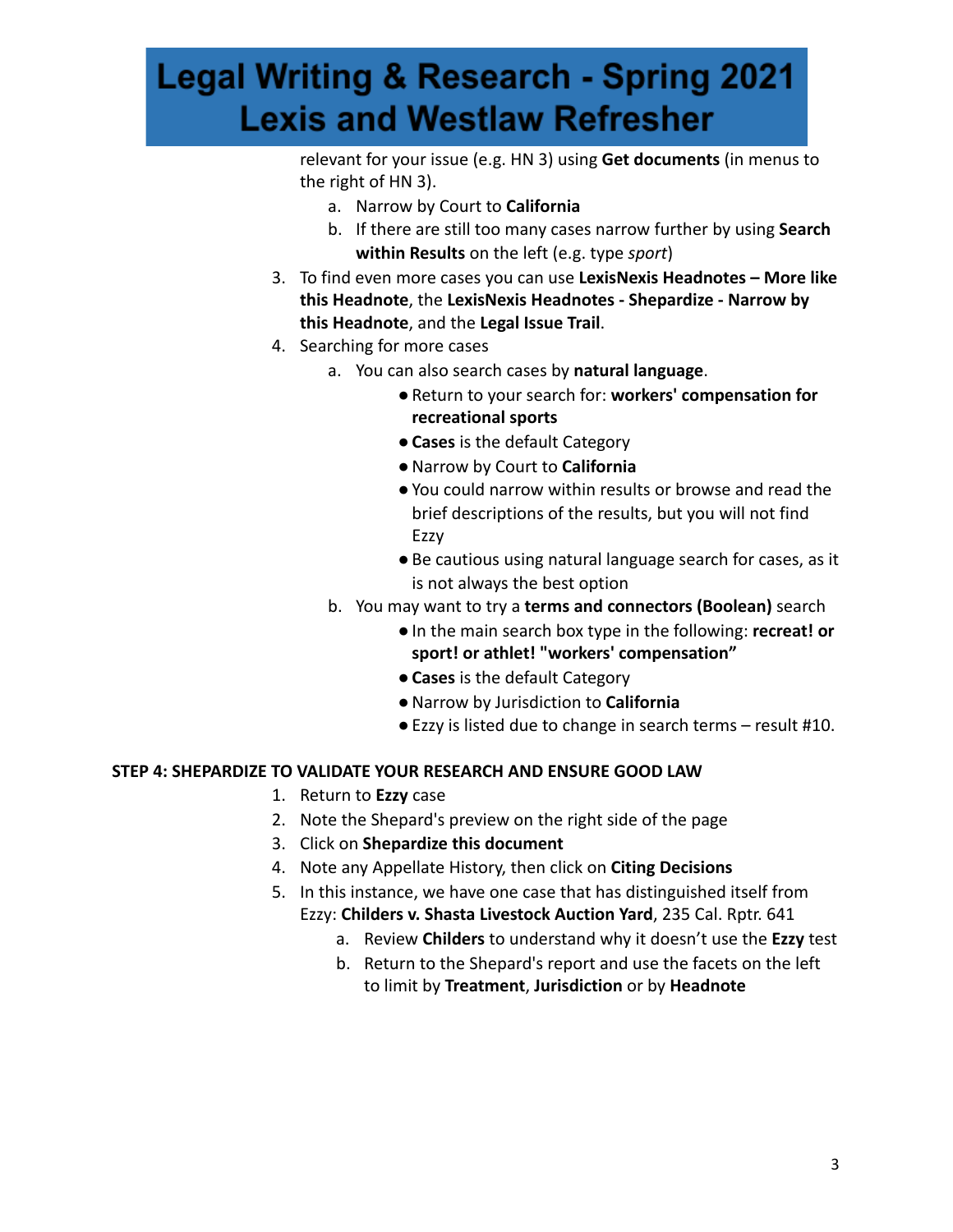

**SIGN-ON:** Westlaw Law School Page: [http://www.lawschool.westlaw.com](http://www.lawschool.westlaw.com/)

### **FACT PATTERN:**

Sydney Williams was handing out fliers and speaking to passers-by in Balboa Park, protesting a new California state law that bars school employees with concealed carry licenses from bringing firearms on to campus. A police officer approached and asked if she had been issued a permit to demonstrate by the City of San Diego. She did not have a permit and refused to cease the activity when the officer told her she would need to stop. She was arrested for demonstrating without a permit. Ms. Williams is suing the city for violation of her right to free speech.

**JURISDICTION: Federal, 9th Circuit** 

### **STEP 1: USING SECONDARY SOURCES TO UNDERSTAND TOPIC**

- 1. Browse for sources by clicking on **Secondary Sources** without entering in any search terms
- 2. Select your Topic: **Constitutional Law** and select Publication Type: **Texts & Treatises**. Click Apply.
- 3. Examine list of Secondary Sources to see all available options
	- a. Note possible sources, e.g. Constitutional Law Deskbook; The First Amendment: Freedom of Speech; Rotunda and Nowak's Treatise on Constitutional Law-Substance and Procedure; Smolla & Nimmer on Freedom of Speech
- 4. In this instance, it would be difficult to quickly find relevant results by browsing these titles
- 5. Click on **Advanced** next to search box at the top of page
	- a. Search within the selection of secondary sources using the fields
		- i. type in All of these terms: **public park**
		- ii. type in This exact phrase: **free speech**
- 6. Click on **§ 8:18.Examples of public and nonpublic forums—Parks**  (Smolla & Nimmer on Freedom of Speech)
- 7. Note important statutory sections and cases.
	- a. Note 9th Circuit cases
		- i. U.S. v. Baugh, 187 F.3d 1037 (9th Cir. 1999)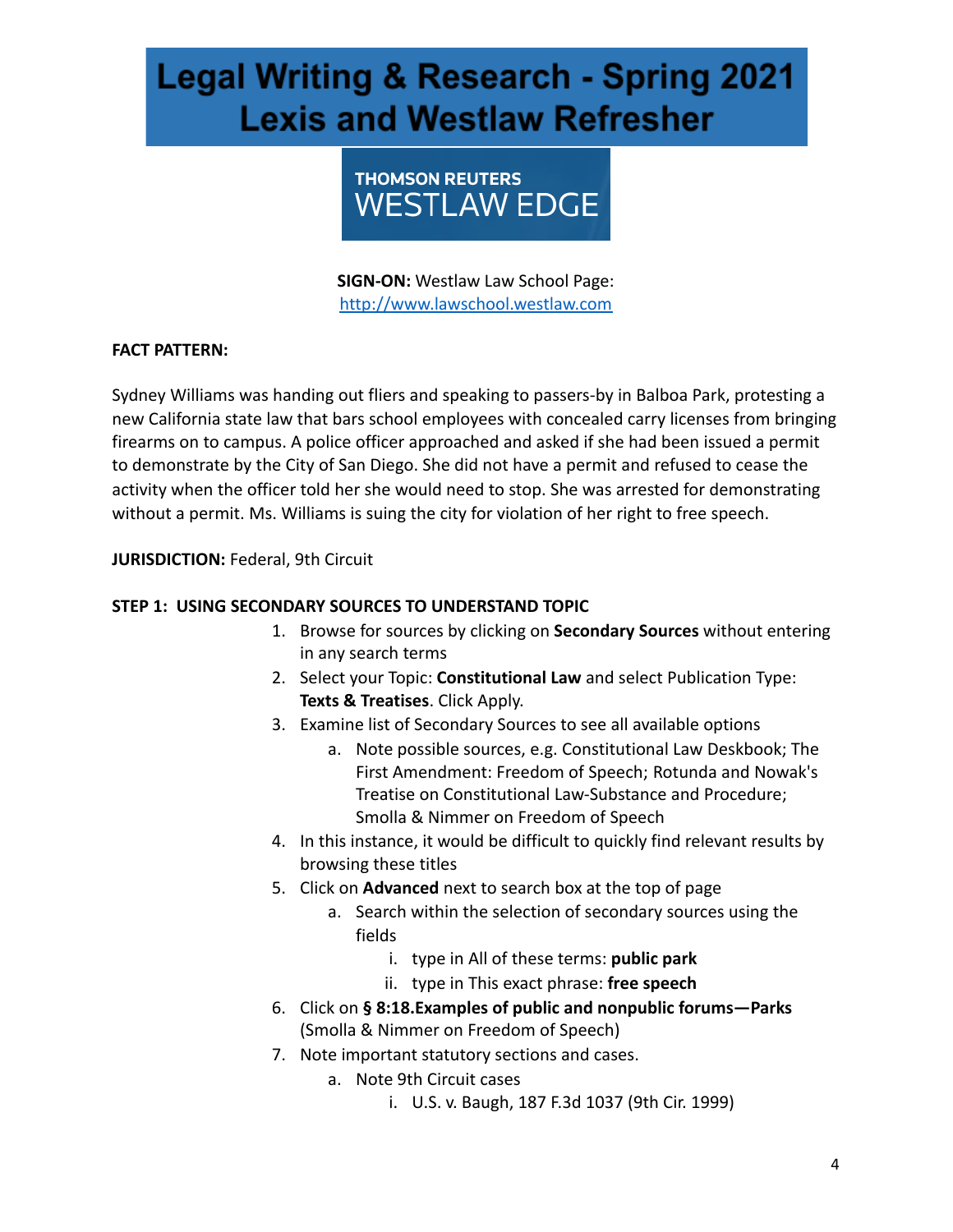- ii. U.S. v. Griefen, 200 F.3d 1256 (9th Cir. 2000)
- iii. Wong v. Bush, 542 F.3d 732 (9th Cir. 2008)
- iv. Berger v. Seattle, 569 F.3d 1029 (9th Cir. 2009)

#### **STEP 2: STATUTES**

- 1. Review any important statutes from Step 1(8): **None**
- 2. Note that with major constitutional issues, it is best to go straight from the secondary sources to cases and skip the annotations. Annotations are too great in number and difficult to use effectively.

#### **STEP 3: CASES**

- 1. Review important cases from Step 1(8): **U.S. v. Baugh, 187 F.3d 1037 (9th Cir. 1999)**
- 2. Find more cases starting from this case by using
	- a. **West Headnote 3**  Topic (92, Constitutional Law) and key number (1761, Parks and Forests) – 92 case squibs
	- b. **West Headnote 3**  Keycite this headnote -- 7 cases that cite this headnote
- 3. You can also search for more cases using natural language or terms and connectors
	- a. Select **Cases** from Content Types
	- b. Select **Ninth Circuit**
	- c. Search for **public park "free speech"**
- 4. Note that Berger v. City of Seattle is 4th result. Scrolling to the next pages, you would eventually see U.S. v. Baugh and U.S. v. Griefen, but not Wong v. Bush.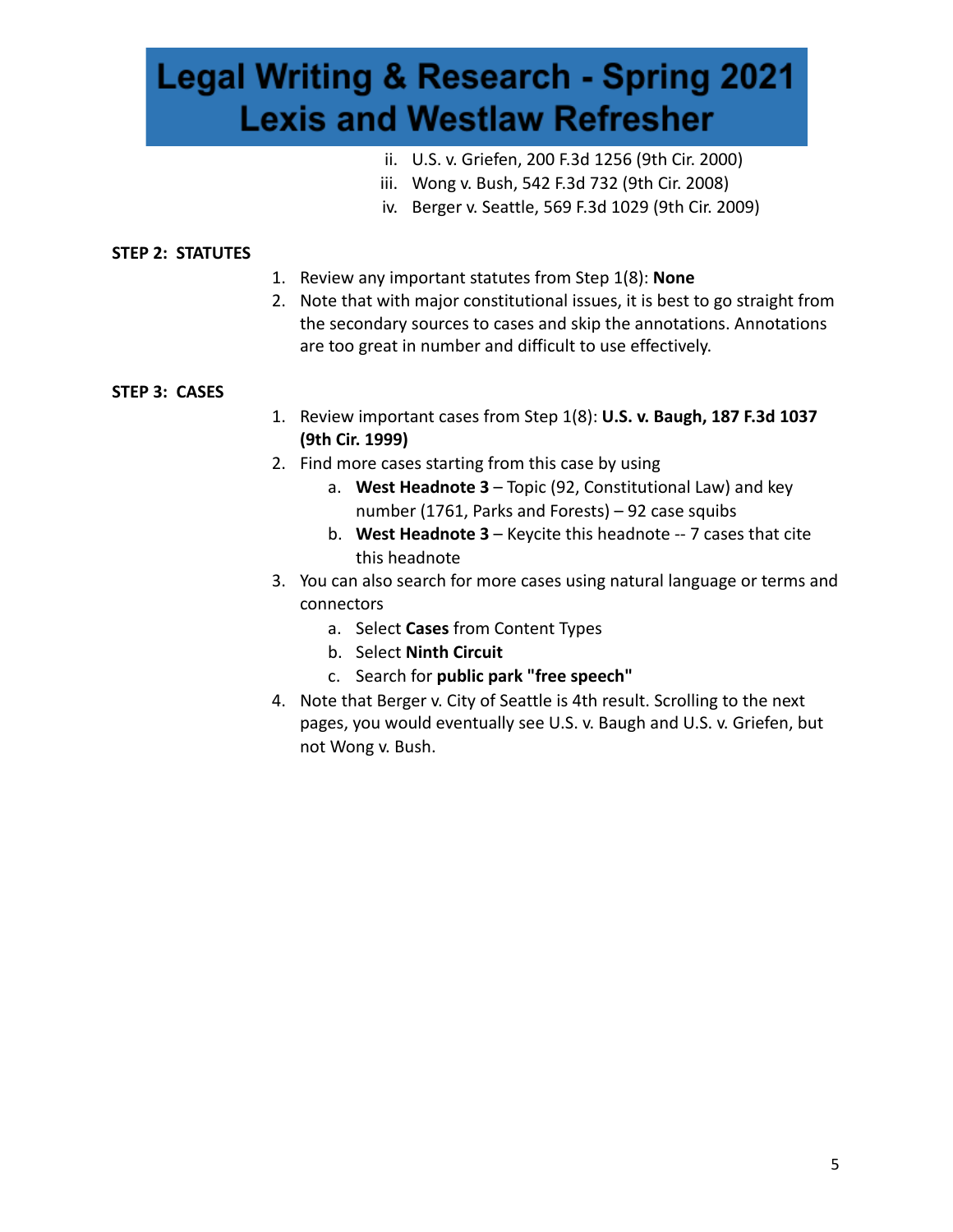#### **STEP 4: KEYCITE TO VALIDATE YOUR RESEARCH AND ENSURE GOOD LAW**

- 1. Return to **Baugh** case Reading through Baugh, you would learn that members of an advocate group for the homeless were convicted of demonstrating without a permit on National Park property. They appealed and the court found in their favor that the National Park Service violated the First Amendment. Specifically, the court addressed the issue of whether failure to apply for a permit deprived the protestors of standing. In reaching its decision, the court applied the standard that prior restraints on speech may be imposed if they amount to reasonable time, place, and manner restrictions.
- 2. What signal is indicated for U.S. v. Baugh? What is your initial reaction to the signal? Look at the chart to refresh your memory on the value of each signal.
- 3. Since you cannot determine whether this case is good law without knowing what legal issue to examine, here is the issue: we are most interested in Baugh for its discussion of **prior restraints on speech** . We want to know the standard for determining if prior restraints may be imposed on speech, such as a requirement to obtain a permit, and whether that standard is still valid.

What steps would you take to determine whether Baugh is good law for this issue? Think about your strategy. You can look to #1 above for a review of Baugh.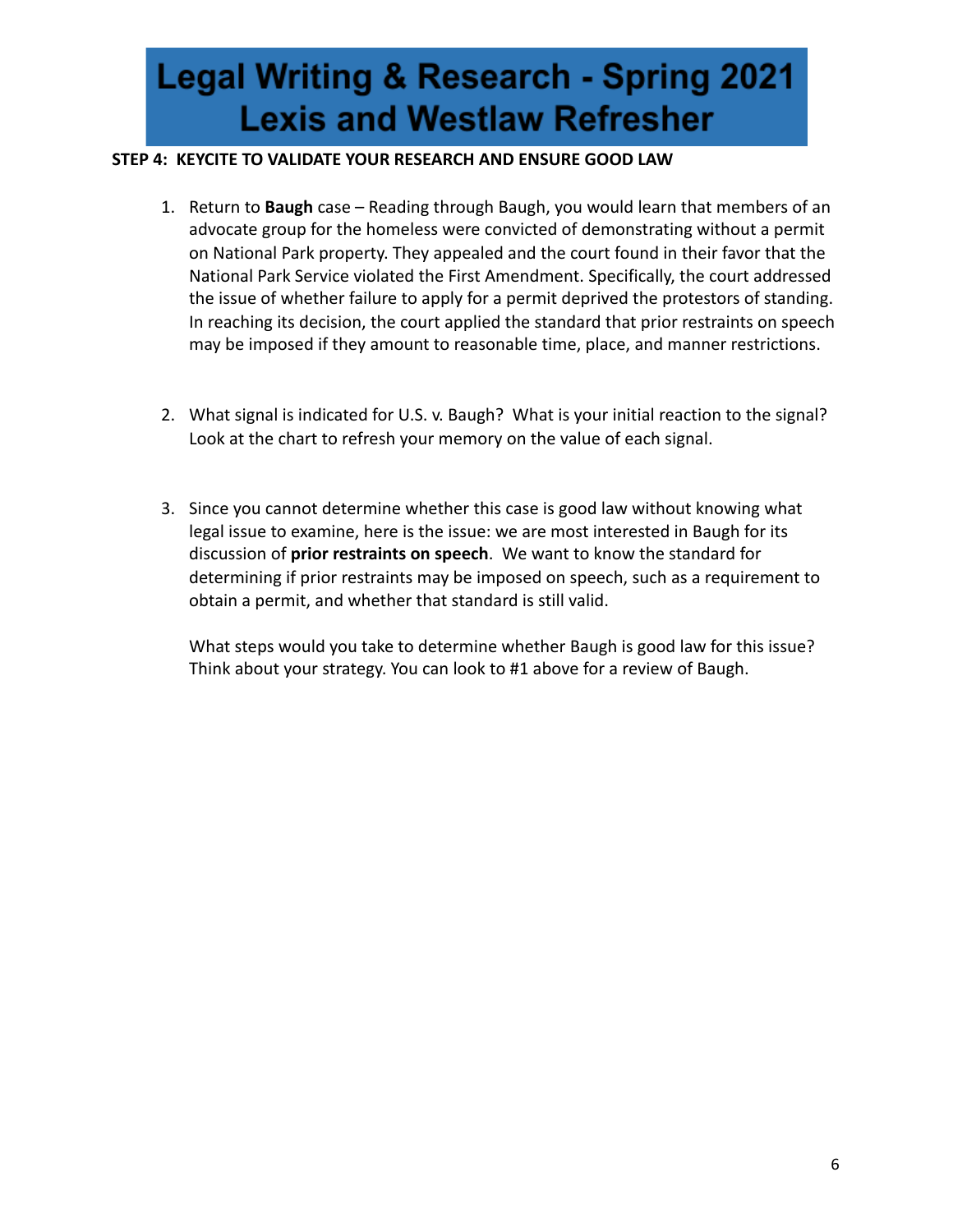Citators are a general class of research materials designed to help you find sources that cite a source that you have identified. The two basic uses for Shepard's and KeyCite are:

- 1. *Verification:* to make sure that precedent you are analyzing remains good law, i.e., that it has not been overturned; and
- 2. *Research:* to find other sources that cite to the legal material you are analyzing, in the hopes that these new sources deal with similar subjects as or shed further light on the law you have already found.

While you will use Shepard's and KeyCite to look up, or "citate," cases, understand that you can also use both services to find materials that have cited other research sources, including statutes and some secondary sources.

#### *Online Legal Citators—Treatment Signals*

Remember: when you find or pull up a case or other legal resource on either Lexis or Westlaw, there is a strong likelihood that you will see the citator symbol. These symbols are designed to indicate a snapshot, vague, general precedential value of the case being researched. On both services, the symbols should remind you of the importance of citating the case.

**Strong Negative Treatment,** including no longer good law **Some Negative Treatment for a** Œ statute **Validity questioned Some Negative Treatment Citing references have some** positive treatment **Citing references provide** A analysis that is neither positive nor negative



**Shepard's Signals on Lexis: KeyCite Symbols on Westlaw:**

**Some Negative Treatment Strong Negative Treatment, No** 

longer good law for AT LEAST ONE point

Document has been appealed

#### **RESEARCH TIPS:**

- Choose cases that include good discussion of elements and how they are applied. Look for court to set out tests, standards, or define certain elements.
- Too many results? Focus on specific element in cause of action or a legally significant fact.